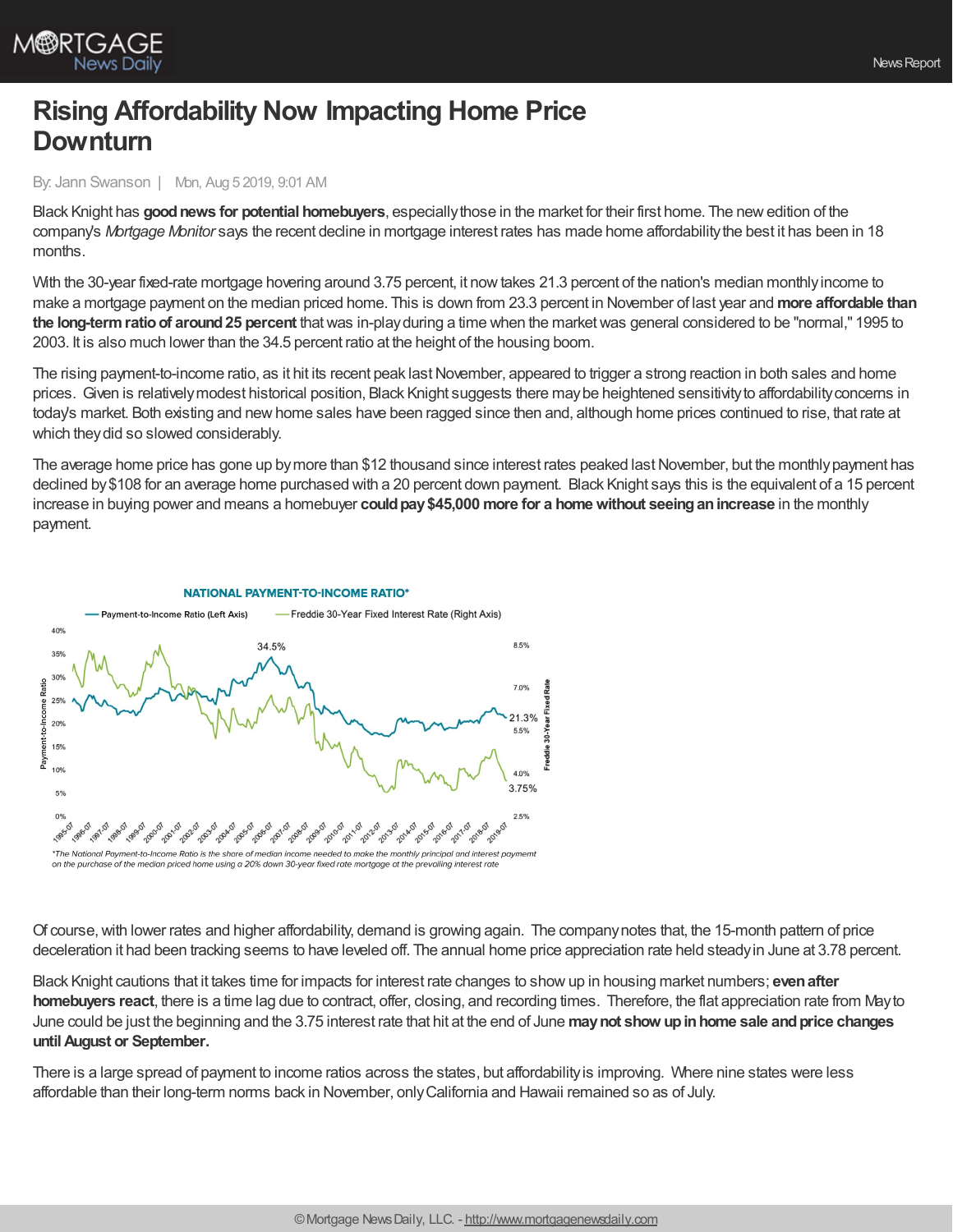

#### **PAYMENT-TO-INCOME RATIO BY STATE - JULY 2019**



Housing is least affordable along the western U.S. and parts of the northeast,while the Midwest and parts of the South are home to some of the lowest payment-to-income ratios. Not onlyis housing in the Midwest the most affordable, but it is also the furthest belowits own long-term average, as income growth there has been more in line with home price growth than in other areas.



#### JULY 2019 VS. LONG-TERM (1995-2003) BENCHMARK

Even in California, however, affordabilityhas improved. The state went from having one of the top five home price growth rates of anystate (8.6 percent) one year ago to second-to-last as of June 2019,with home price growth slowing to just 1.3 percent year-over-year. The payment ratio in the state is now34 percent, down 4 percentage point from November. That is, however, 2.5 points above its long-term ratio. Growth declines in several of the West Coast's largest markets has been significant up; prices in the last 12 months have increased by 1.1 percent or less in Los Angeles, San Francisco, San Diego and Seattle.

Price growth among condominiums have been experiencing greater slowing over the last 12 months than have prices of single-family homes. Up until then the two sets of prices had been rising in lockstep, but now condos are appreciating at 2.2 percent compared to singlefamily homes at 3.9 percent. That is a 40 percent differential. The company points out that **condo prices are historically more volatile**, they had a faster appreciation rate in the late 1990s and early2000s, experienced a sharper downturn during the financial crisis and then recovered faster in 2012 to 2014. Nowthe tide maybe turning again. The companysaid this could be due to a number of factors and it worth keeping an eye on.

Black Knight also provided an update on the prepayment rate which had been seeing some dramatic increases as rates declined. That, however, ended in June as activity fell by 7.5 percent. It was the first monthly decline since January and the company calls it surprising